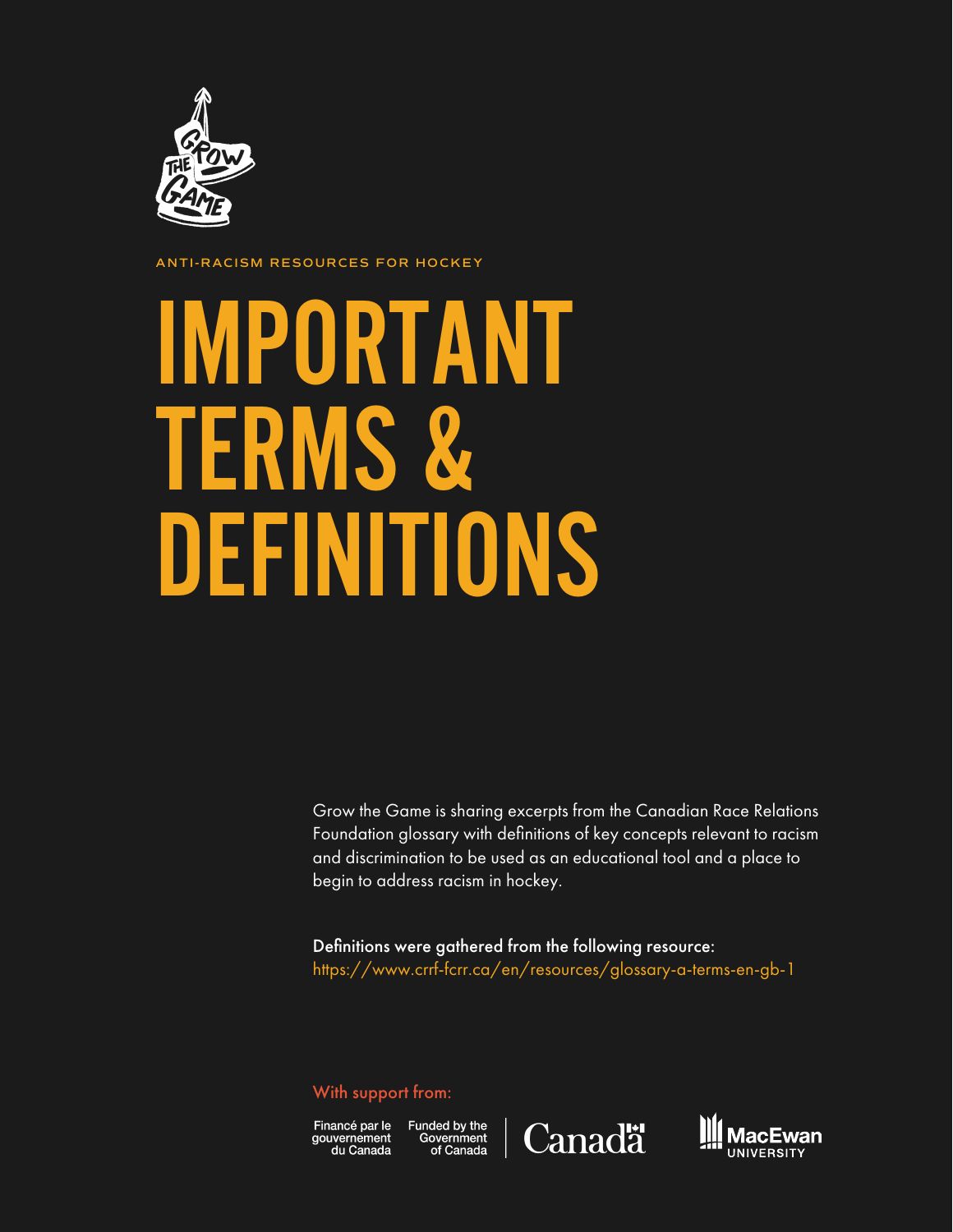**TERM DEFINITION**

| <b>Ally</b>              | A member of a different group who works to end a form of discrimination<br>for a particular individual or designated group.                                                                                                                                                                                                                                                                                                    |
|--------------------------|--------------------------------------------------------------------------------------------------------------------------------------------------------------------------------------------------------------------------------------------------------------------------------------------------------------------------------------------------------------------------------------------------------------------------------|
| <b>Anti-Black Racism</b> | Policies and practices rooted in Canadian institutions such as, education,<br>health care, and justice that mirror and reinforce beliefs, attitudes, prejudice,<br>stereotyping and/or discrimination towards people of African descent.                                                                                                                                                                                       |
| <b>Anti-Racism</b>       | An active and consistent process of change to eliminate individual, inst-<br>itutional and systemic racism.                                                                                                                                                                                                                                                                                                                    |
| <b>Antisemitism</b>      | Anti Semitism is a certain perception of Jews, which may be expressed as<br>hatred or blame. Rhetorical and physical manifestations of antisemitism are<br>directed toward Jewish or non-Jewish individuals and/or their property,<br>toward Jewish community institutions and religious facilities. The IHRA<br>definition provides examples, which may serve as illustrations, found here.                                   |
| <b>Bias</b>              | A subjective opinion, preference, prejudice, or inclination, often formed<br>without reasonable justification, which influences the ability of an individual<br>or group to evaluate a particular situation objectively or accurately.                                                                                                                                                                                         |
| <b>Bigot</b>             | Someone who is intolerantly devoted to their biased opinion, prejudices or<br>beliefs towards people with perceived differences.                                                                                                                                                                                                                                                                                               |
| <b>Colonialism</b>       | The policy or practice of acquiring full or partial political control over another<br>country, occupying it with settlers, and exploiting it economically. In the late<br>15th century, the British and French explored, fought over, and colonized<br>places within North America which constitutes present day Canada.                                                                                                       |
| <b>Colourism</b>         | A prejudice or discrimination against individuals with a dark skin tone,<br>typically among people of the same ethnic or racial group; a form of<br>oppression that is expressed through the differential treatment of individuals<br>and groups based on skin color. Typically, favoritism is demonstrated toward<br>those of lighter complexions while those of darker complexions experience<br>rejection and mistreatment. |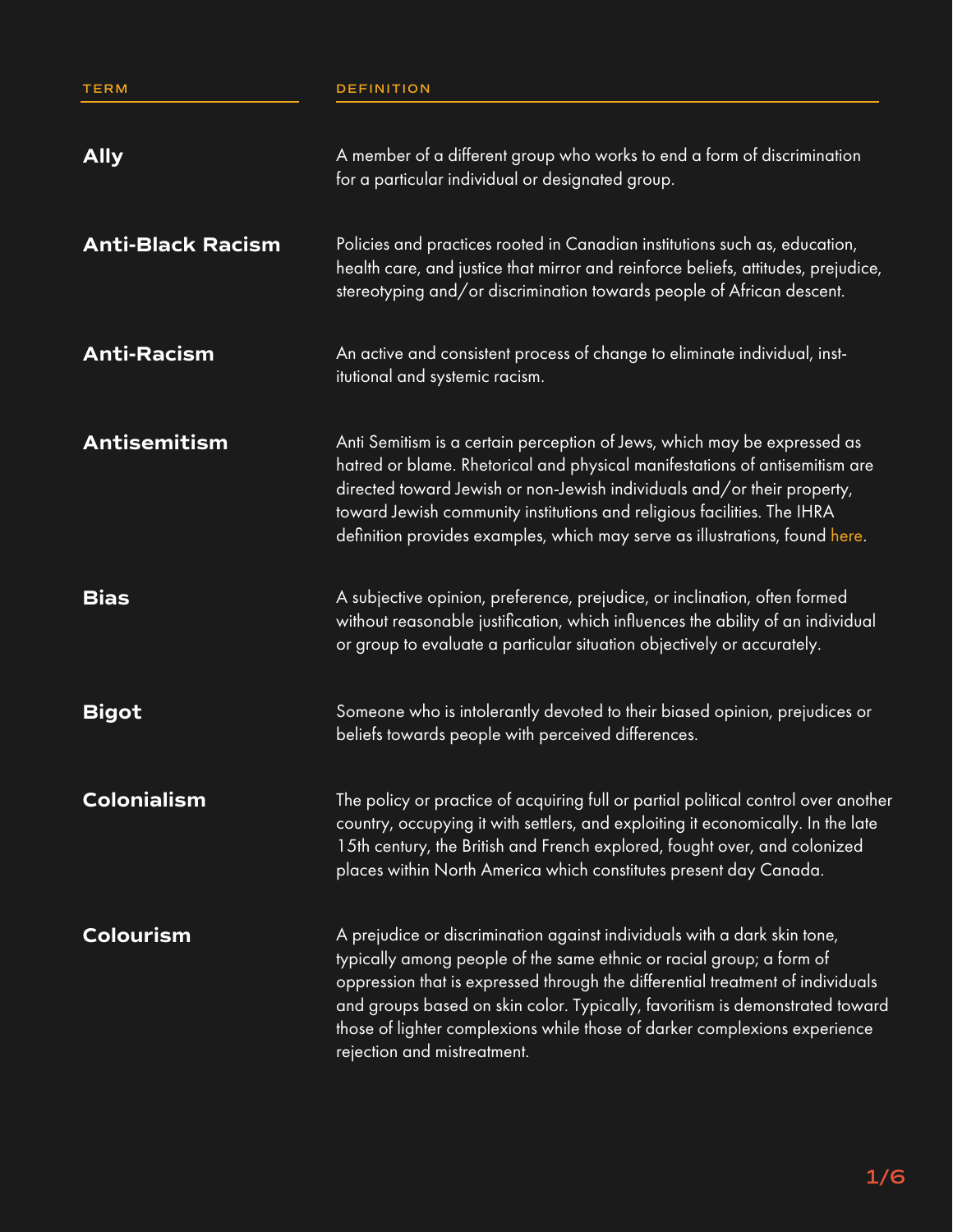| <b>Cultural Racism</b> | Portrayal of Indigenous, Black, people of colour and different ethnicities in<br>the media, school texts, literature as inherently "inferior", "savage", "bad",<br>"primitive". The premise by a host society that devalues and stereotypes<br>minority populations.                                                                                                                                                                                                                                                                                                              |
|------------------------|-----------------------------------------------------------------------------------------------------------------------------------------------------------------------------------------------------------------------------------------------------------------------------------------------------------------------------------------------------------------------------------------------------------------------------------------------------------------------------------------------------------------------------------------------------------------------------------|
| <b>Discrimination</b>  | The denial of equal treatment and opportunity to individuals or groups<br>because of personal characteristics and membership in specific groups, with<br>respect to education, accommodation, health care, employment, access to<br>services, goods, and facilities. This behaviour results from distinguishing<br>people on that basis without regard to individual merit, resulting in unequal<br>outcomes for persons who are perceived as different. Differential treatment<br>that may occur on the basis of any of the protected grounds enumerated in<br>human rights law. |
| <b>Diversity</b>       | A term used to encompass the acceptance and respect of various dimensions<br>including race, gender, sexual orientation, ethnicity, socio-economic status,<br>religious beliefs, age, physical abilities, political beliefs, or other ideologies.                                                                                                                                                                                                                                                                                                                                 |
| <b>Equity</b>          | A condition or state of fair, inclusive, and respectful treatment of all people.<br>Equity does not mean treating people the same without regard for individual<br>differences.                                                                                                                                                                                                                                                                                                                                                                                                   |
| <b>Ethnicity</b>       | The multiplicity of beliefs, behaviours and traditions held in common by a group<br>of people bound by particular linguistic, historical, geographical, religious<br>and/or racial homogeneity. Ethnic diversity is the variation of such groups and<br>the presence of a number of ethnic groups within one society or nation.                                                                                                                                                                                                                                                   |
| <b>Ethnocentrism</b>   | The tendency to view others using one's own group and customs as the stand-<br>ard for judgment, and the tendency to see one's group and customs as the best.                                                                                                                                                                                                                                                                                                                                                                                                                     |
| <b>Eurocentrism</b>    | Presupposes the supremacy of Western civilization, specifically Europe and<br>Europeans, in world culture. Eurocentrism centres history according to<br>European and Western perceptions and experiences.                                                                                                                                                                                                                                                                                                                                                                         |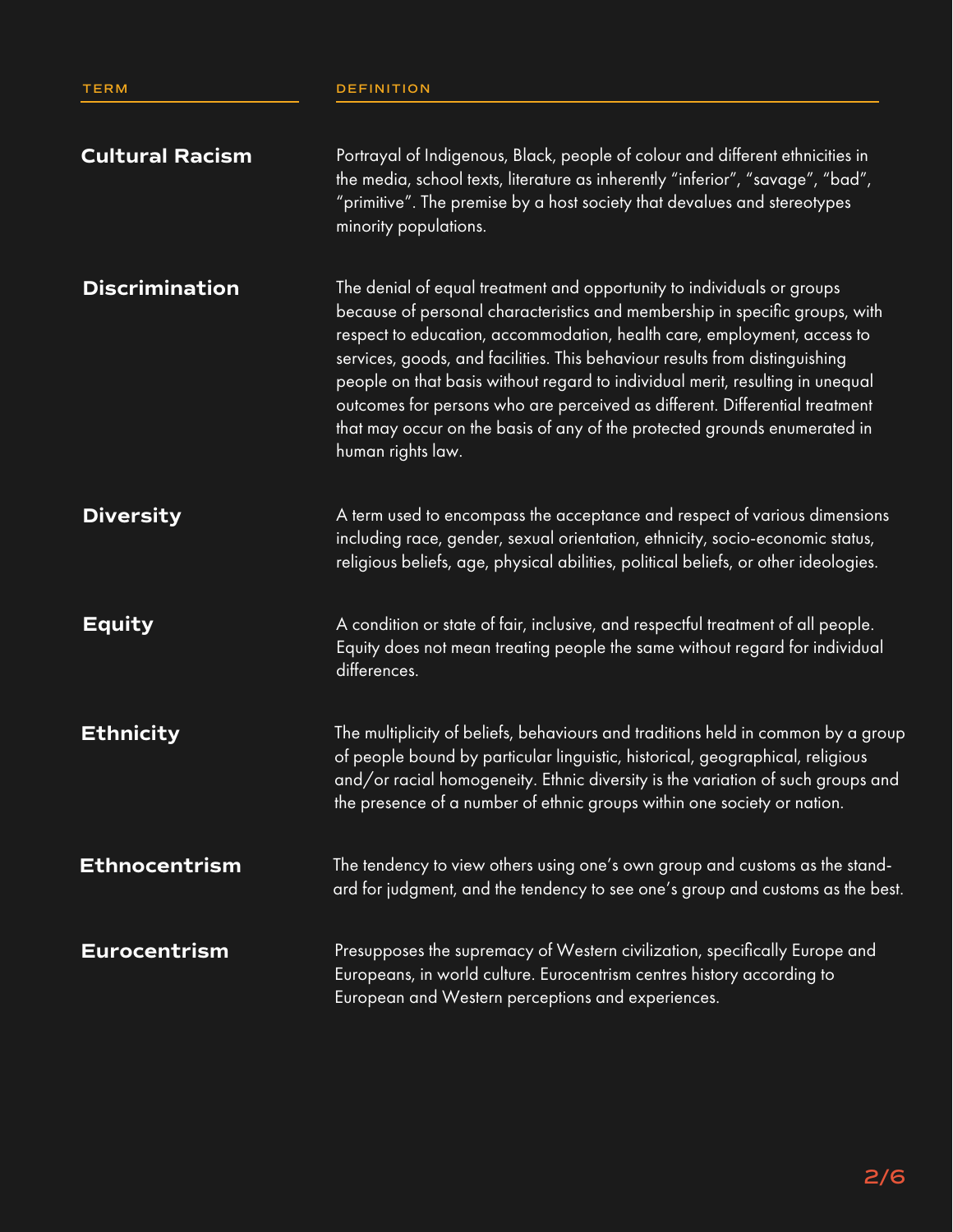## **TERM DEFINITION**

| Homophobia                  | Encompasses a range of negative attitudes and feelings toward homo-<br>sexuality or people who are identified or perceived as being lesbian, gay,<br>bisexual or transgender (LGBTQ2S+). It has been defined as contempt,<br>prejudice, aversion, hatred or antipathy. Homophobia is observable in<br>critical and hostile behavior such as discrimination and violence.                                                                                                                                                                                                                                                                                                                                                                                                                                            |
|-----------------------------|---------------------------------------------------------------------------------------------------------------------------------------------------------------------------------------------------------------------------------------------------------------------------------------------------------------------------------------------------------------------------------------------------------------------------------------------------------------------------------------------------------------------------------------------------------------------------------------------------------------------------------------------------------------------------------------------------------------------------------------------------------------------------------------------------------------------|
| <b>Inclusion</b>            | The extent to which diverse members of a group (society/organization) feel<br>valued and respected.                                                                                                                                                                                                                                                                                                                                                                                                                                                                                                                                                                                                                                                                                                                 |
| <b>Indigenous</b>           | First used in the 1970's, when Aboriginal peoples worldwide were fighting for<br>representation at the U.N., this term is now frequently used by academics and<br>in international contexts (e.g., the United Nations Declaration of the Rights of<br>Indigenous Peoples). Indigenous is understood to mean the communities,<br>peoples, and nations that have a historical continuity with pre-invasion, pre-<br>settler, or pre-colonial societies that developed on their territories, as distinct<br>from the other societies now prevailing on those territories (or parts of them).<br>Can be used more or less interchangeably with "Aboriginal," except when<br>referring specifically to a Canadian legal context, in which case "Aboriginal"<br>is preferred, as it is the term used in the Constitution. |
| <b>Individual Racism</b>    | Individual Racism is structured by an ideology (set of ideas, values and beliefs)<br>that frames one's negative attitudes towards others; and is reflected in the<br>willful, conscious/unconscious, direct/indirect, or intentional/unintentional<br>words or actions of individuals. This is one of the three levels that make up<br>Systemic Racism.                                                                                                                                                                                                                                                                                                                                                                                                                                                             |
| <b>Institutional Racism</b> | Institutional Racism exists in organizations or institutions where the established<br>rules, policies, and regulations are both informed by, and inform, the norms,<br>values, and principles of institutions. These in turn, systematically produce<br>differential treatment of, or discriminatory practices towards various groups<br>based on race. It is enacted by individuals within organizations, who because<br>of their socialization, training and allegiance to the organization abide by and<br>enforce these rules, policies and regulations. It essentially maintains a system<br>of social control that favours the dominant groups in society (status quo). This is<br>one of the three levels that make up Systemic Racism.                                                                      |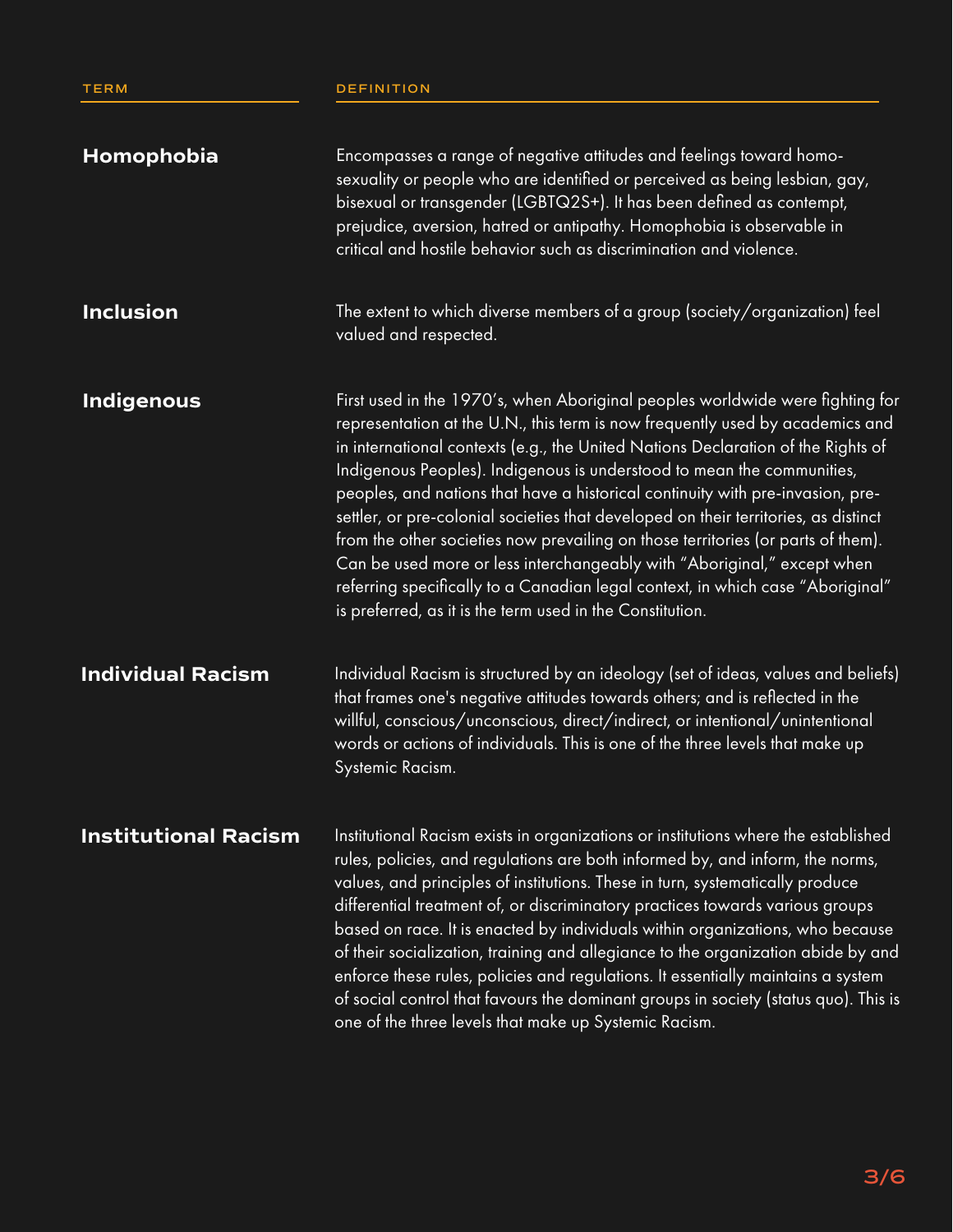## **TERM DEFINITION**

| <b>Intersectionality</b> | The experience of the interconnected nature of ethnicity, race, creed, gender,<br>socio-economic position etc., (cultural, institutional and social), and the way<br>they are embedded within existing systems and define how one is valued.                                                                                                                                                                                                                                                                                                                                                                                                                                                                                      |
|--------------------------|-----------------------------------------------------------------------------------------------------------------------------------------------------------------------------------------------------------------------------------------------------------------------------------------------------------------------------------------------------------------------------------------------------------------------------------------------------------------------------------------------------------------------------------------------------------------------------------------------------------------------------------------------------------------------------------------------------------------------------------|
| <b>Islamophobia</b>      | Fear, hatred of, or prejudice against the Islamic religion or Muslims.                                                                                                                                                                                                                                                                                                                                                                                                                                                                                                                                                                                                                                                            |
| <b>Marginalization</b>   | With reference to race and culture, the experience of persons outside the dom-<br>inant group who face barriers to full and equal participating members of society.<br>Refers also to the process of being "left out" of or silenced in a social group.                                                                                                                                                                                                                                                                                                                                                                                                                                                                           |
| <b>Multiculturalism</b>  | Federal policy announced in 1971 and enshrined in law in the Multiculturalism<br>Act of 1988. It promotes the acknowledgement and respect of diverse ethni-<br>cities, cultures, races, religions, and supports the freedom of these groups to<br>preserve their heritage "while working to achieve the equality of all Canadians."                                                                                                                                                                                                                                                                                                                                                                                               |
| <b>People of Colour</b>  | A term which applies to non-White racial or ethnic groups; generally used by<br>racialized peoples as an alternative to the term "visible minority." The word is<br>not used to refer to Aboriginal peoples, as they are considered distinct societies<br>under the Canadian Constitution. When including Indigenous peoples, it is<br>correct to say "people of colour and Aboriginal / Indigenous peoples."                                                                                                                                                                                                                                                                                                                     |
| <b>Prejudice</b>         | A state of mind; a set of attitudes held, consciously or unconsciously, often in<br>the absence of legitimate or sufficient evidence.<br>A prejudiced person is considered irrational and very resistant to change,<br>because concrete evidence that contradicts the prejudice is usually dismissed<br>as exceptional. Frequently prejudices are not recognized as false or unsound<br>assumptions or stereotypes, and, through repetition, become accepted as<br>common sense notions.<br>The terms "racism" and "prejudice" are sometimes used interchangeably but<br>they are not the same. A primary difference between the two is that racism<br>relies on a level of institutional power in order to impose its dominance. |
| <b>Privilege</b>         | The experience of unearned freedoms, rights, benefits, advantages, access<br>and/or opportunities afforded some people because of their group<br>membership or social context.                                                                                                                                                                                                                                                                                                                                                                                                                                                                                                                                                    |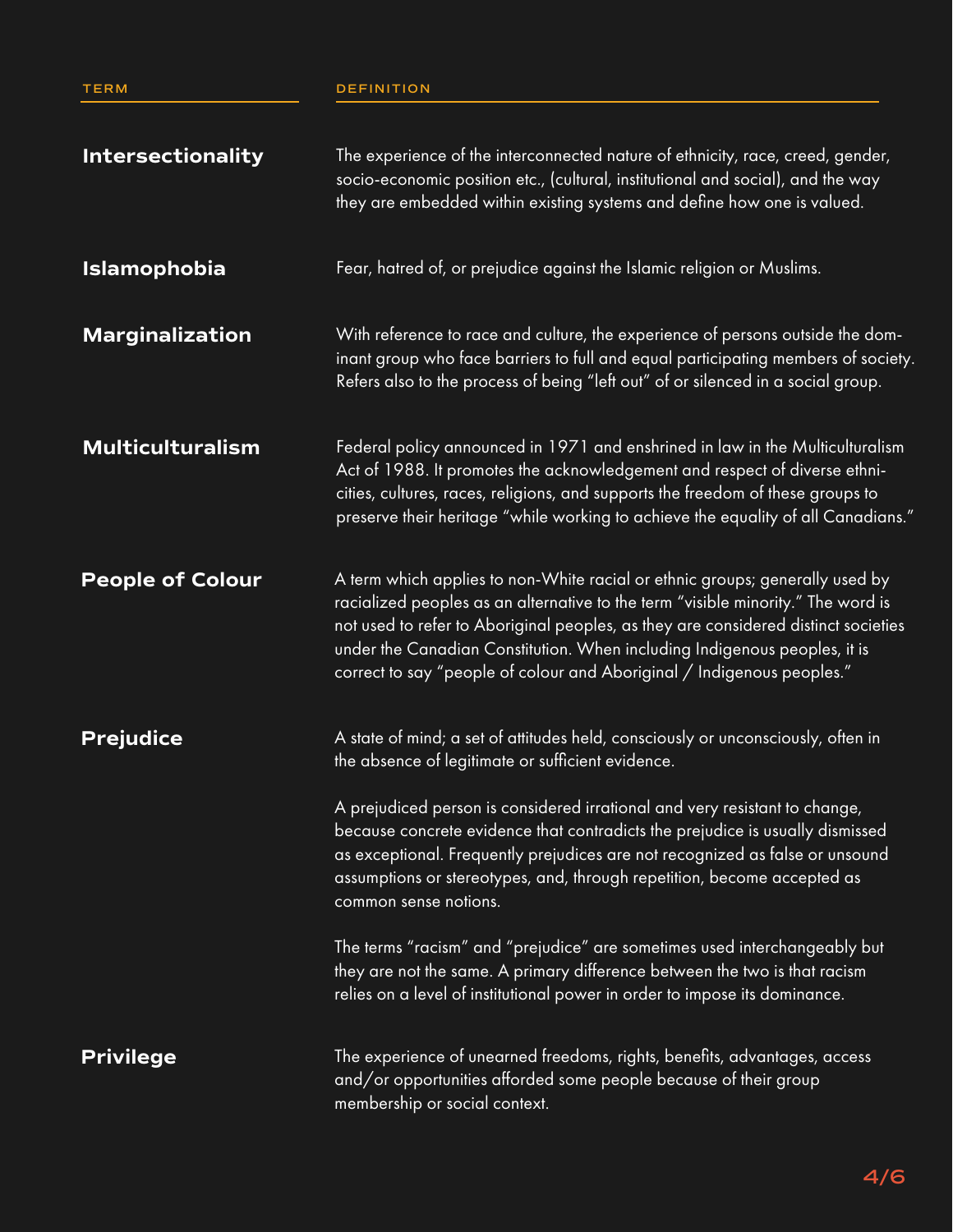| <b>Race</b>                  | Modern scholarship views racial categories as socially constructed, that is,<br>race is not intrinsic to human beings but rather an identity created, often by<br>socially dominant groups, to establish meaning in a social context. This often<br>involves the subjugation of groups defined as racially inferior, as in the one-<br>drop rule used in the 19th-century United States to exclude those with any<br>amount of African ancestry from the dominant racial grouping, defined as<br>"white". Such racial identities reflect the cultural attitudes of imperial powers<br>dominant during the age of European colonial expansion. This view rejects<br>the notion that race is biologically defined.                                   |
|------------------------------|----------------------------------------------------------------------------------------------------------------------------------------------------------------------------------------------------------------------------------------------------------------------------------------------------------------------------------------------------------------------------------------------------------------------------------------------------------------------------------------------------------------------------------------------------------------------------------------------------------------------------------------------------------------------------------------------------------------------------------------------------|
| <b>Racial Discrimination</b> | According to the International Convention on the Elimination of All Forms of<br>Racial Discrimination (to which Canada is a signatory), racial discrimination<br>is "any distinction, exclusion, restriction or preference based on race, colour,<br>descent, or national or ethnic origin, which nullifies or impairs the recognition,<br>enjoyment or exercise of human rights and fundamental freedoms in the<br>political, economic, social, cultural or any other field of public life."                                                                                                                                                                                                                                                      |
| <b>Racial Profiling</b>      | Any action undertaken for reasons of safety, security or public protection that<br>relies on assumptions about race, colour, ethnicity, ancestry, religion, or place<br>of origin rather than on reasonable suspicion, to single out an individual for<br>greater scrutiny or differential treatment. Profiling can occur because of a<br>combination of the above factors, and age and/or gender can influence the<br>experience of profiling. In contrast to criminal profiling, racial profiling is based<br>on stereotypical assumptions because of one's race, colour, ethnicity, etc rather<br>than relying on actual behaviour or on information about suspected activity by<br>someone who meets the description of a specific individual. |
| Racialization                | The process through which groups come to be socially constructed as races,<br>based on characteristics such as race, ethnicity, language, economics, religion,<br>culture, politics, etc.                                                                                                                                                                                                                                                                                                                                                                                                                                                                                                                                                          |
| <b>Racism</b>                | Racism is a belief that one group is superior to others performed through any<br>individual action, or institutional practice which treats people differently because<br>of their colour or ethnicity. This distinction is often used to justify discrimination.<br>There are three types of racism: Institutional, Systemic, and Individual.                                                                                                                                                                                                                                                                                                                                                                                                      |